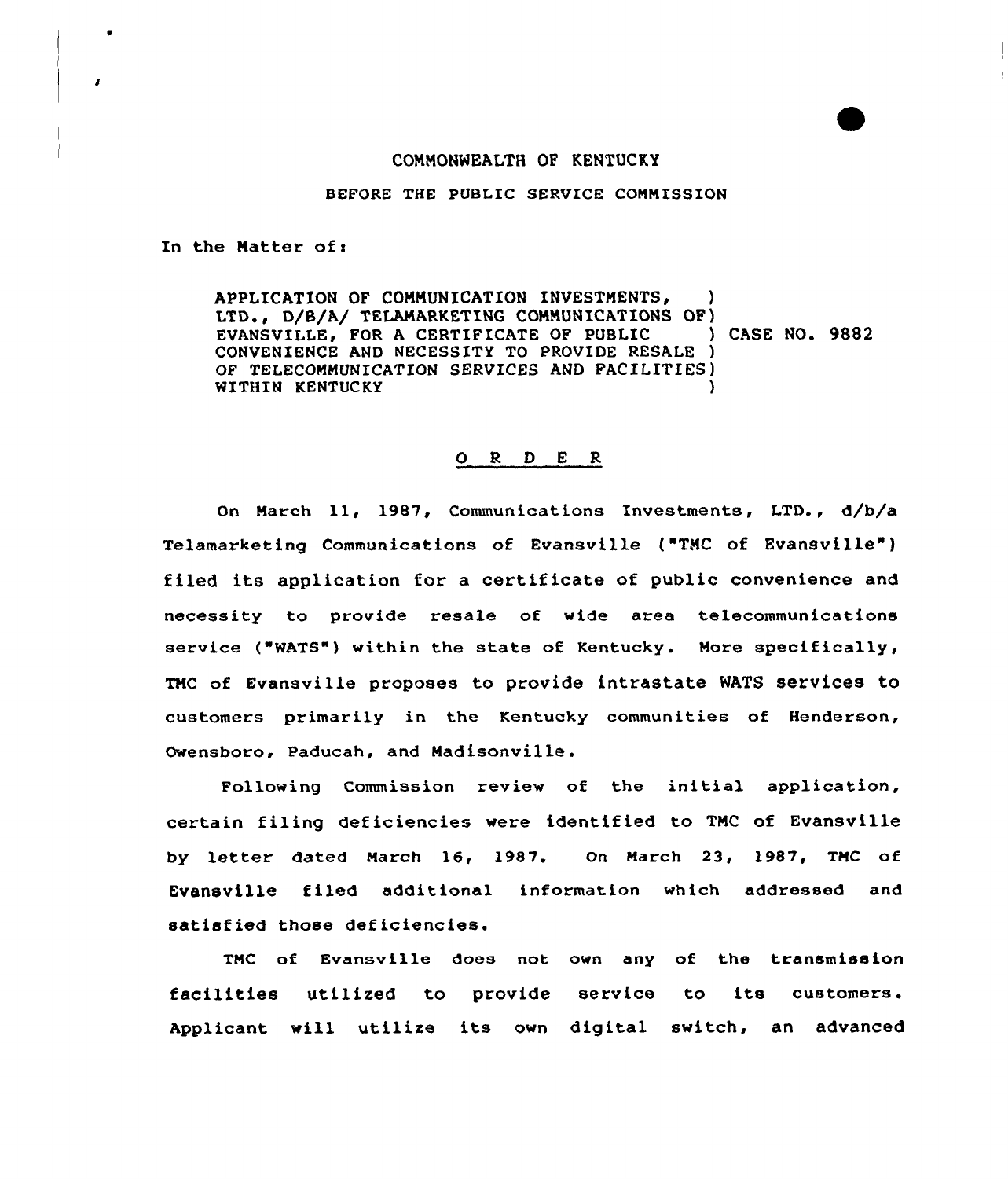business communications Multi-Application Exchange System to switch calls and provide billing information. Transmission facilities for calls within <sup>a</sup> Local Access Transport Area ("LATA") will be leased from the appropriate Local Exchange Carrier, and transportation of calls between LATA's will be via facilities furnished by other participating, concurring, or connecting carriers.

## FINDINGS AND ORDERS

The Commission, having considered the evidence of record and being advised, is of the opinion and finds that:

1. TMC of Evansville is not required to demonstrate a showing of public need due to the Commission's decisions in Administrative Case Nos. 261 and 273, an Inquiry into Inter- and Intra-LATA Intrastate Competition in Toll and Related Services Markets in Kentucky.

2. TNC of Evansville will be leasing facilities from certified carriers, both local and long distance, under tariff, and these parties vill maintain their respective facilities. TNC of Evansville has the technical capability to maintain its own equipment.

3. TNC of Evansville is financially viable.

4. TNC of Evansville should be granted a certificate of public convenience and necessity to resell WATS within the Commonwealth of Kentucky.

5. The rates filed in this case should be approved.

 $-2-$